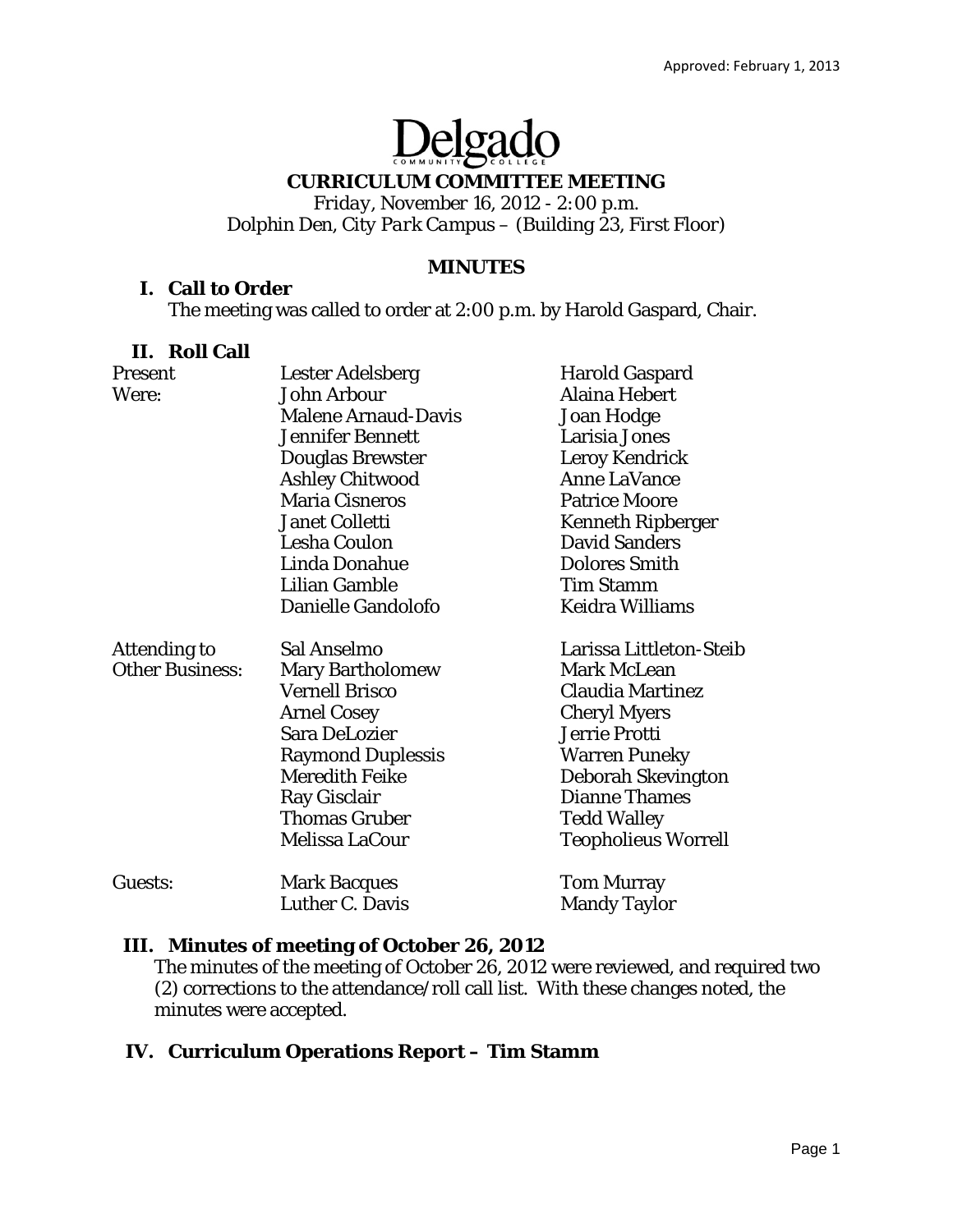### **V. General Education / Articulation Initiatives – Tim Stamm**

a) Board of Regents Academic Affairs Policy 2.15:

*"The standard number of credits required for the Associate Degree will be 60, though in some circumstances (e.g., accreditation requirements) they may range from 60-72 hours. Exceptions to the standard number of credits must be approved according to the respective System's policy. The Board of Regents will periodically review both the number of credit hours required and approved exceptions to the 60-hour standard."*

#### **VI. Common Course Names/Numbers**

a) Louisiana ACT 356 (2009); subsection 3164:

*"…the Board of Regents shall develop, coordinate, and maintain a statewide course numbering system for postsecondary …. Education in all public … postsecondary institutions as a means to facilitate program planning and transfer of students and course credits between and among … postsecondary educational institutions."* 

- b) Mathematics Core Competencies/Descriptions November 21, 2011
- c) English Core Competencies/Descriptions January 13, 2012
- d) Biological Sciences Core Competencies/Descriptions February 17, 2012
- e) Physical Sciences Core Competencies/Descriptions March 27, 2012
- f) Foreign Languages Core Competencies/Descriptions April 17, 2012
- g) Fine Arts Core Competencies/Descriptions September 11, 2012
- h) Humanities Core Competencies/Descriptions October 10, 2012
- i) Social and Behavioral Sciences Core Competencies/Descriptions November 27, 2012.

#### **VII. New Business**

#### a) **Allied Health/VETT**

**New Course:** VETT-103: Veterinary Medical Terminology (3-0-3/45). Creation of a new course, VETT-103: Veterinary Medical Terminology, designed to teach the fundamentals of Veterinary Medical Terminology. Course description: "Terminology and vocabulary commonly used in the veterinary field. Origin of words with emphasis on suffixes, prefixes, roots, and abbreviations and terminology pertinent to animal body systems." Motion to accept proposal **[Motion: Leroy Kendrick; Second: Larissa Jones; Carried, Unanimously.]**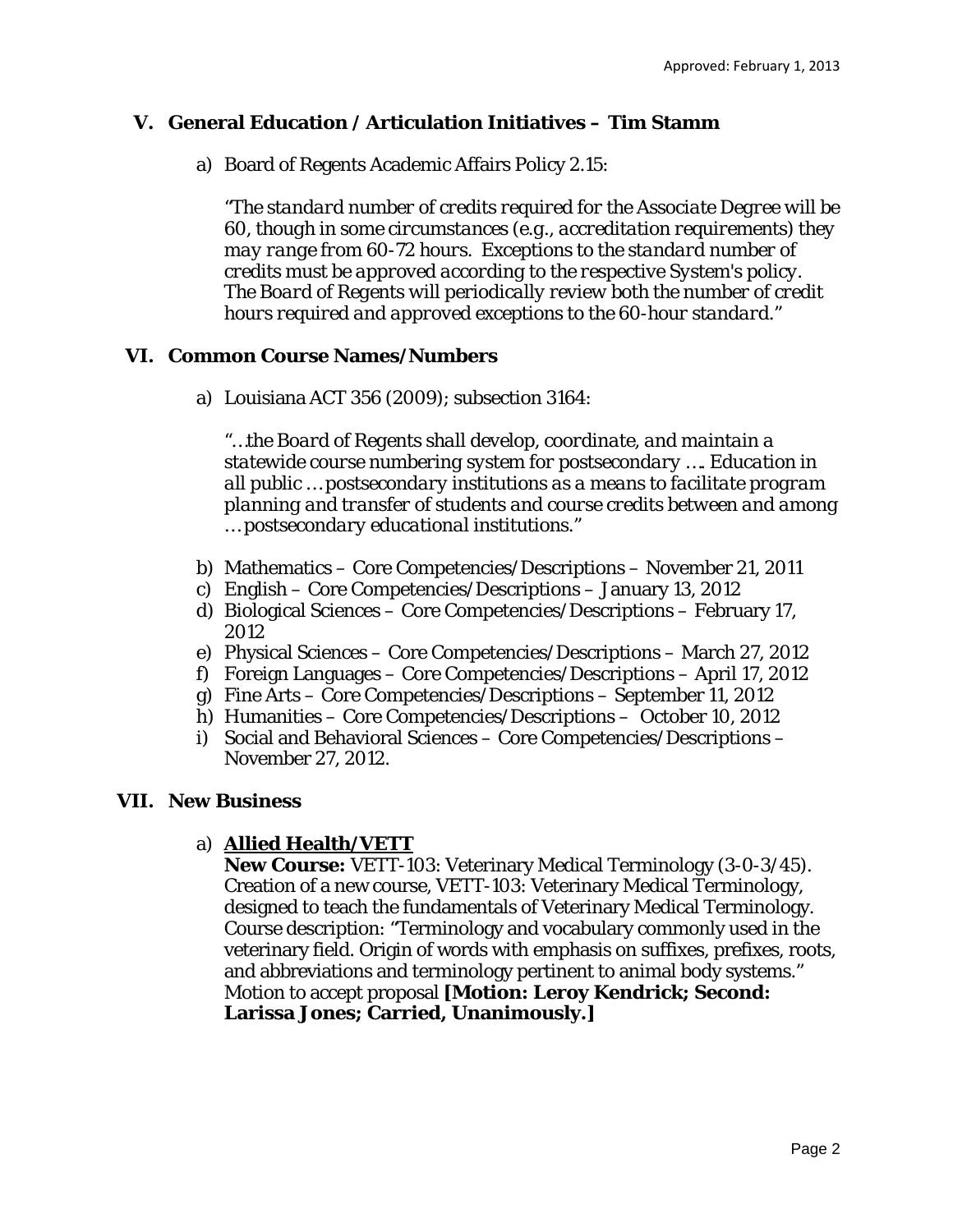b) *The agenda was reordered and items were combined for discussion. Original Placement Items V.b. to V.c* 

**Allied Health/VETT** 

**Course Revision:** VETT-105: Animal Anatomy and Physiology. Reduce the lecture, credit, and contact hours of VETT-105: Animal Anatomy and Physiology *from* **4-0-4/60** *to* **3-0-3/45**.

#### **Allied Health/VETT**

**Change of Course Description:** VETT-105: Animal Anatomy and Physiology. Change the description of VETT-105: Animal Anatomy and Physiology to state: "Basic fundamentals of anatomy & physiology of domestic animals are covered, with emphasis on dogs and cats. Focus is on anatomical structures of clinical importance to Veterinary Technicians. Prerequisite(s): Acceptance into Veterinary Technology Program." Current description: "Basic fundamentals of anatomy & physiology of domestic animals are covered, with emphasis on dogs and cats. Focus is on anatomical structures of clinical importance to Veterinary Technicians. Course includes veterinary medical terminology to assist the student in communicating with the professional staff at a veterinary facility. Prerequisite(s): Acceptance into Veterinary Technology Program. Motion to accept proposal **[Motion: Lilian Gamble; Second: Jennifer Bennnett: Carried, Unanimously.]** 

c) *The agenda was reordered. Original Placement Item V. d.*  **Allied Health/VETT** 

**Course Revision:** VETT-241: Large Animal Medicine and Nursing. Reduce the credit hours of VETT-241: Large Animal Medicine and Nursing *from* **3-3-4/90** *to* **3-3-3/90**. Motion to accept proposal **[Motion: Ashley Chitwood; Second: Keidra Williams; Carried, Unanimously.]** 

# d) *The agenda was reordered. Original Placement Item V. e.*  **Allied Health/VETT**

**Program Revision:** Associate of Applied Science in Veterinary Technology. Revise the Associate of Applied Science in Veterinary Technology as follows: Delete: CMIN-201: Computer and Internet Literary or ADOT-105: Survey of Computer Applications as Prerequisite requirements for entry into the A.A.S. program; Motion modified: Delete: CMIN-201: Computer and Internet Literary or ADOT-105: Survey of Computer Applications from Required Related Courses (as well as from prerequisite requirements; Add: VETT-103: Veterinary Medical Terminology to Required Courses in Major; Total Program Hours *increase* from **67** to **68**. Total Program Hours *decrease* from **67** to **65**. Motion to accept revised proposal **[Motion: Anne LaVance; Second: Maria Cisneros; Carried, Unanimously.]**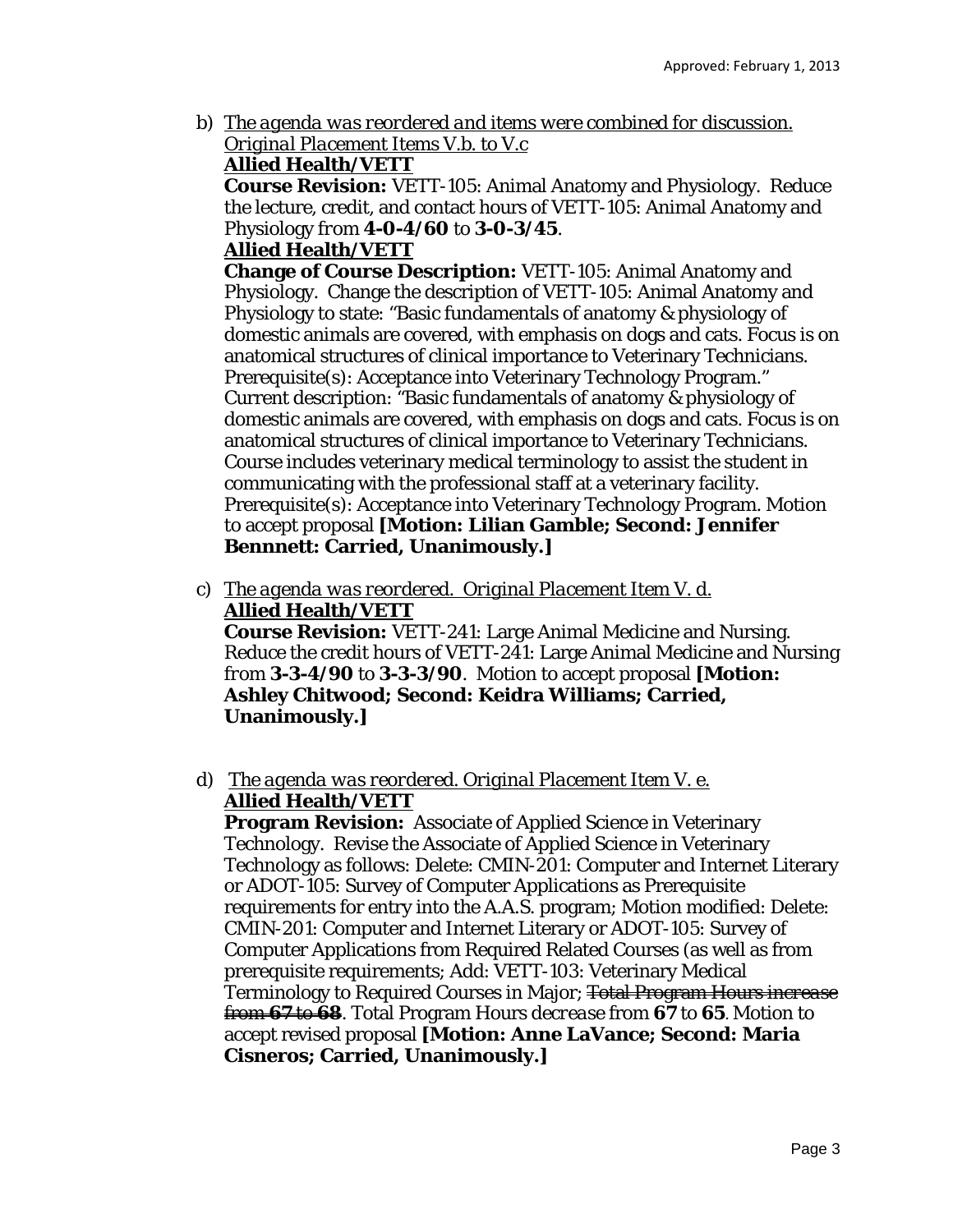- e) *The agenda was reordered. Original Placement Item V.f*. **Science & Mathematics/Mathematics Revision of Placement Test Cut-Off Scores for Entry into Selected Mathematics Courses:** Modification of COMPASS scores for placement in selected Mathematics courses. Changes are a result of analysis of student success, mapped to initial score and placement into Mathematics courses, and in consultation with representatives from COMPASS. Motion to accept proposal **[Motion: Anne LaVance; Second: Larissa Jones; Carried, Unanimously.]**
- f) *The agenda was reordered. Original Placement Item V. g.*  **Technical Division/COSM**

**Program Revision:** Technical Diploma in Cosmetology. Revise the Technical Diploma in Cosmetology: Delete: CCSS-108: Career Success Skills from Required Related Courses. Content introduced in CCSS-108 is covered in COSM-254: Salon Management. Total program hours *decrease* from **46** to **43**. Motion to accept proposal **[Motion: David Sanders; Second: Ashley Chitwood; Carried, Unanimously.]** 

g) *The agenda was reordered and items were combined for discussion. Original Placement Items V.h. to V.i.* 

# **Technical Division/COSM**

**New Course:** COSM-260: Cosmetology Theory Review (3-0-3/45). Creation of a new course, COSM-260: Cosmetology Theory Review, designed to provide students with an overview/review of cosmetology theory. Course description: "Comprehensive review of theory in preparation for taking the state and national board exams for licensure." **Technical Division/COSM** 

**New Course:** COSM-261: Cosmetology Practical Review Lab (0-12- 4/180). Creation of a new course, COSM-261: Cosmetology Practical Review Lab, designed to provide students with a review of the practical cosmetology skills required to pass the state board exam. Course description: "Comprehensive review of the state practical board exam for licensure." Motion to accept proposal **[Motion: Ashley Chitwood; Second: Patrice Moore; Carried, Unanimously.]** 

h) *The agenda was reordered and items were combined for discussion. Original Placement Items V. j. to V. o.* 

# **Technical Division/COSM**

**Course Revision:** CSTT-101: Characteristics of Teaching Cosmetology (2-4-5/90). Revise CSTT-101: Characteristics of Teaching Cosmetology. Course description: "The philosophy of teaching as a profession and the characteristics of cosmetology teachers and students."

## **Technical Division/COSM**

**Course Revision:** CSTT-102: Planning Effective Cosmetology Instruction (3-4-5/105). Revise CSTT-102: Planning Effective Cosmetology Instruction. Course description: "Role of curriculum and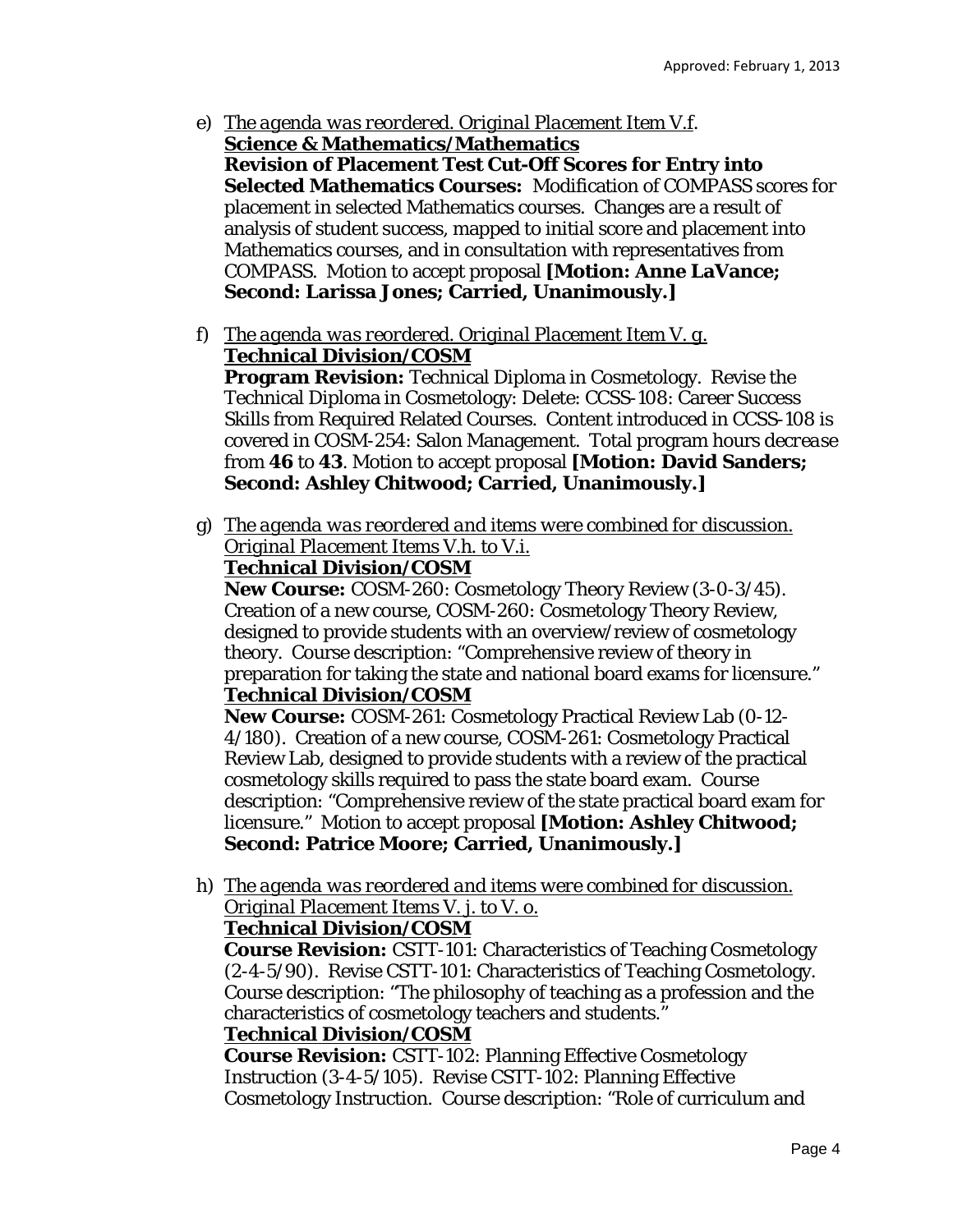instructional methods in the teaching and learning process, as well as design and coordination of course content and format."

## **Technical Division/COSM**

**Course Revision:** CSTT-103: Interactive Lecturing (2-5-3/105). Revise CSTT-103: Interactive Lecturing. Course description: "Categories of instruction aids and their appropriate uses."

## **Technical Division/COSM**

**Course Revision:** CSTT-104: Performance and Evaluation (2-5-3/105). Revise CSTT-104: Performance and Evaluation. Course description: "Importance of performance tests in cosmetology education and the way to motivate students through evaluation."

## **Technical Division/COSM**

**Course Revision:** CSST-105: Classroom Environment (2-5-3/105). Revise CSST-105: Classroom Environment. Course description: "Maintenance of positive and effective classroom environment and the effect the teacher's performance has on the classroom environment." **Technical Division/COSM** 

## **Course Revision:** CSTT-106: Reflection and Vision (2-4-5/90). Revise CSTT-106: Reflection and Vision. Course description: "Reflective teaching and the role of evaluation." Motion to accept proposals **[Motion: Jenifer Bennett; Second: Leroy Kendrick; Carried, Unanimously.]**

#### i) *The agenda was reordered. Original Placement Item V.p.*  **Technical Division/COSM**

**Program Revision:** Certificate of Technical Studies in Cosmetology Teacher Trainer. Revise the Certificate of Technical Studies in Cosmetology Teacher Trainer to include CSST-101, CSTT-102, CSTT-103, CSTT-104, CSTT-105, CSTT-106 as Required Courses in Major. Total program hours **24**. Motion to accept proposal **[Motion: Leroy Kendrick; Second: Maria Cisneros; Carried, Unanimously.]** 

## j) *The agenda was reordered. Original Placement Item V. q.*  **Technical Division/ELEC**

**Program Termination:** Certificate of Technical Studies in Electrical Technology. Delete the Certificate of Technical Studies program in Electrical Technology. Motion to accept proposal **[Motion: Ashley Chitwood; Second: Linda Donahue; Carried, Unanimously.]** 

#### k) *The agenda was reordered. Original Placement Item V. r.*  **Technical Division/ELEC**

**Program Revision:** Certificate of Technical Studies in Residential Electrician. Revise the Certificate of Technical Studies in Residential Electrician: Courses required in Major: ELEC-112: Basic Electricity; ELEC-102: Electrical Calculations; ELEC-123: National Electric Code I; ELEC-103: Electrical Blueprints; ELEC-104: Residential Wiring and Installation; Required Related Courses: CCSS-108: Career Success Skills; TECH-101: NCCER Technical Core. Total program hours: **24**. Motion to accept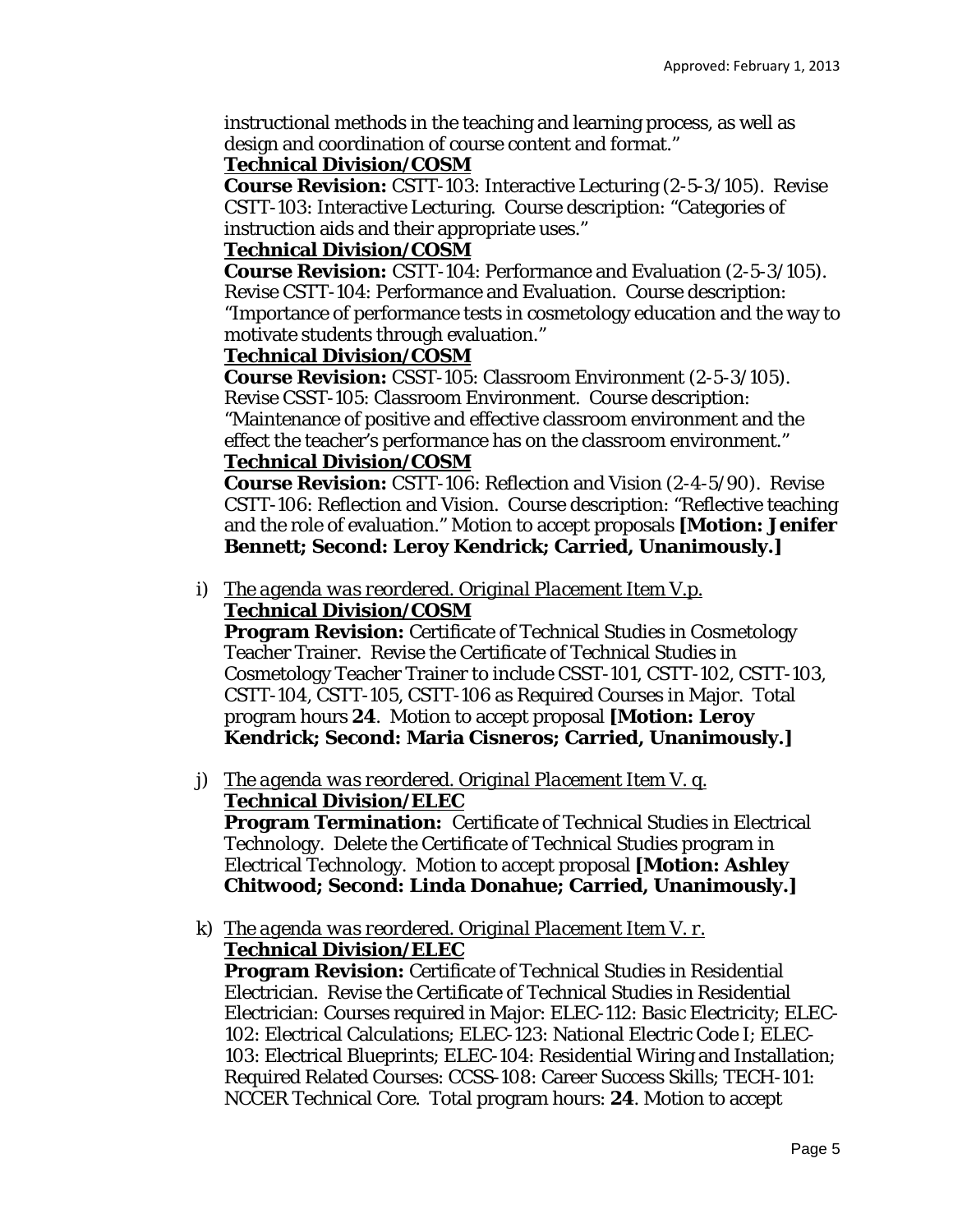## proposal **[Motion: Ashley Chitwood; Second: Lesha Coulon; Carried, Unanimously.]**

l) *The agenda was reordered and items were combined for discussion. Original Placement Items V. s. to V.t* 

# **Technical Division/ELEC**

**Change of Credential Designation:** Technical Diploma in Commercial Wiring I. Change the designation of the Technical Diploma in Commercial Wiring I *from* Technical Diploma in Commercial Wiring I *to* Certificate of Technical Studies. The Certificate of Technical Studies credential more accurately reflects the instructional content and intended outcome of the workforce program.

# **Technical Division/ELEC**

**Change of Program Name:** Commercial Wiring I. Change the name of the Certificate of Technical Studies in Commercial Wiring I *from*  Commercial Wiring I *to* Certificate of Technical Studies in Commercial Electrician. The new title more accurately reflects the instructional content and intended outcome of the workforce program. Motion to accept proposals **[Motion: Lesha Coulon; Second: Maria Cisneros; Carried, Unanimously.]** 

m) *The agenda was reordered. Original Placement Item V.u.*  **Technical Division/ELEC** 

**Program Termination:** Technical Diploma in Commercial Wiring II. Delete the Technical Diploma in Commercial Wiring II. The Technical Diploma program no longer meets contemporary workforce training needs. Motion to accept proposal **[Motion: Ashley Chitwood; Second: Patrice Moore; Carried, Unanimously.]** 

n) *The agenda was reordered. Original Placement Item V.v.* 

# **Technical Division/ELEC**

**Program Revision:** Certificate of Technical Studies in Commercial Electrician. Revise the Certificate of Technical Studies in Commercial Electrician: Required Course in Major: ELEC-112: Basic Electricity; ELEC-102: Electrical Calculations; ELEC-124: National Electric Code II; ELEC-103: Electrical Blueprints; ELEC-201: Commercial Wiring; ELEC-120: Electrical Raceways; ELEC-133: Motors, Transformers, Generators; Required Related Courses: CCSS-108: Career Success Skills; TECH-101: NCCER Technical Core. Total program hours: **30**. Motion to accept proposal **[Motion: Lilian Gamble; Second: Larissa Jones; Carried, Unanimously.]** 

o) *The agenda was reordered and items were combined for discussion. Original Placement of Items V.w. to V.y.* 

## **Technical Division/ELEC**

**Change of Credential Designation:** Technical Diploma in Electrician: Industrial. Change the designation of the Technical Diploma in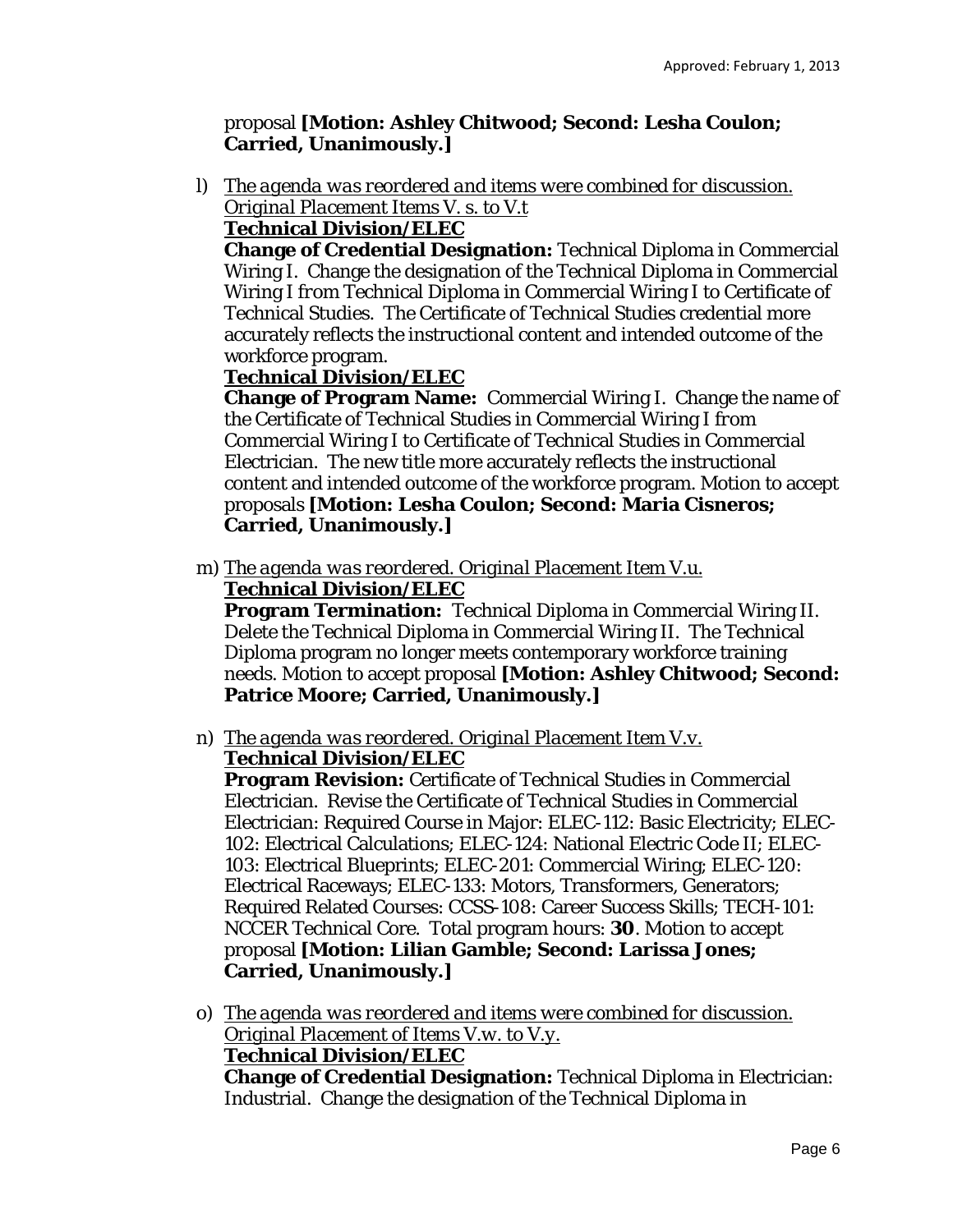Electrician: Industrial *from* Technical Diploma in Electrician: Industrial *to*  Certificate of Technical Studies. The Certificate of Technical Studies credential more accurately reflects the instructional content and intended outcome of the workforce program.

## **Technical Division/ELEC**

**Change of Program Name:** Electrician: Industrial. Change the name of the Certificate of Technical Studies in Electrician: Industrial *from* Certificate of Technical Studies in Electrician: Industrial *to* Certificate of Technical Studies in Small Industrial Electrician. The new title more accurately reflects the instructional content and intended outcome of the workforce program.

# **Technical Division/ELEC**

**Program Revision:** Certificate of Technical Studies in Small Industrial Electrician. Revise the Certificate of Technical Studies in Small Industrial Electrician: Required Courses in Major: ELEC-112: Basic Electricity; ELEC-102: Electrical Calculations; ELEC-124: National Electric Code II; ELEC-103: Electrical Blueprints; ELEC-120: Electrical Raceways; ELEC-202: Industrial Wiring; ELEC-252: Solid State Theory; ELEC-208: Digital Logic Functions; ELEC-144: Motor Controls; Required Courses in Major: CCSS-108: Career Success Skills; TECH-101: NCCER Technical Core. Total program hours: **33**. Motion to accept proposals **[Motion: Lilian Gamble; Second; Patrice Moore; Carried, Unanimously.]** 

p) *The agenda was reordered and items were combined for discussion. Original Placement Items V.z. to V.ll* 

## **Technical Division/ELEC**

**Course Revision:** ELEC-112: Basic Electricity (2-8-4/150). Course description: "Fundamental concepts of electricity, electrical instruments, and electrical measurements." Course lecture-lab-credit and/contact hours change *from* 2-8-6/150.

## **Technical Division/ELEC**

**Course Revision:** ELEC-102: Electrical Calculations (3-0-3/45). Course description: "Basic concepts and fundamental applications of mathematics for electricians."

## **Technical Division/ELEC**

**Course Revision:** ELEC-123: National Electric Code I (4-0-4/60). Course description: "Introductory study of the structure and scope of the National Electric Code. Course lecture-lab-credit and/contact hours change *from* 21-5-2/60.

## **Technical Division/ELEC**

**Course Revision:** ELEC-103: Electrical Blueprints (3-0-3/45). Course description: "A study of blueprint reading. Includes specifications and trade-related elements."

## **Technical Division/ELEC**

**Course Revision:** ELEC-131: Residential Wiring and Insulation (2-8- 4/150). Course description: "Care/Usage of tools and materials used in electrical installations, and the application of electrical tools, materials,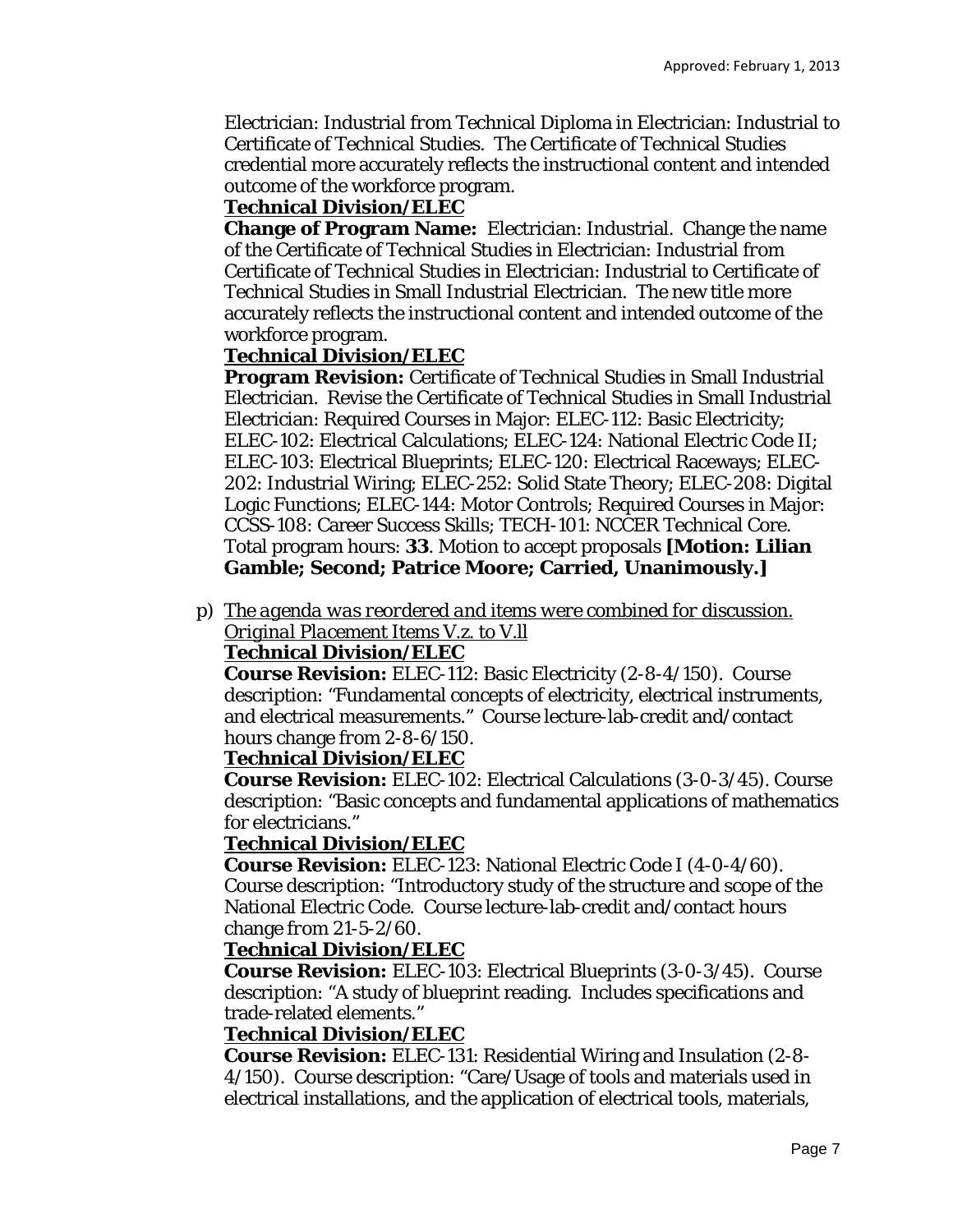and test equipment associated with electrical installations and residential wiring." Course lecture-lab-credit and/contact hours change *from* 3-7-  $6/150$ .

## **Technical Division/ELEC**

**Course Revision:** ELEC-124: National Electric Code II (4-0-4/60). Course description: "Study of the National Electric Code as related to Commercial Wiring."

## **Technical Division/ELEC**

**Course Revision:** ELEC-141: Commercial Wiring (2-8-4/150). Course description: "Advanced electrical skills course covering all aspects of commercial wiring and installation." Course lecture-lab-credit and/contact hours change *from* 3-7-6/150.

## **Technical Division/ELEC**

**Course Revision:** ELEC-120: Electrical Raceways (2-4-3/90). Course description: "Electrical skills course covering raceways, fittings, pull boxes, junction boxes, explosion proof equipment, and cable trays."

## **Technical Division/ELEC**

**Course Revision:** ELEC-133: Motors, Transformers, and Generators (2- 4-3/90). Course description: "Fundamentals and principles of single and three phase motors and generators, as well as transformer theory, application, and installation."

## **Technical Division/ELEC**

**Course Revision:** ELEC-202: Industrial Wiring (1-6-2/105). Course description: "Layout, planning, and installation of wiring systems in industrial facilities. Emphasis is placed on industrial wiring methods and materials."

## **Technical Division/ELEC**

**Course Revision:** ELEC-252: Solid State Theory (1-3-2/60). Course description: "An introduction to solid state devices, diodes, transistors, rectifiers and filters." Course lecture-lab-credit and/contact hours change *from* 2-3-3/75.

## **Technical Division/ELEC**

**Course Revision:** ELEC-208: Digital Logic Functions (2-6-4/120). Course description: "Introduces the programmable logic controller (PLC) and its associated applications."

## **Technical Division/ELEC**

**Course Revision:** ELEC-144: Motor Controls (1-6-2/105). Course description: "Fundamental concepts of motors and motor controls." Course lecture-lab-credit and/contact hours change *from* 1-8-3/135. Motion to accept proposals **[Motion: Janet Colletti; Second: Lilian Gamble; Carried, Unanimously.]** 

## **VIII. Consent Agenda**

# a) **Arts & Humanities/VISC**

#### **Change of Course Prerequisite Requirements:** VISC-242: Advanced Digital Photography. Change the prerequisite requirements of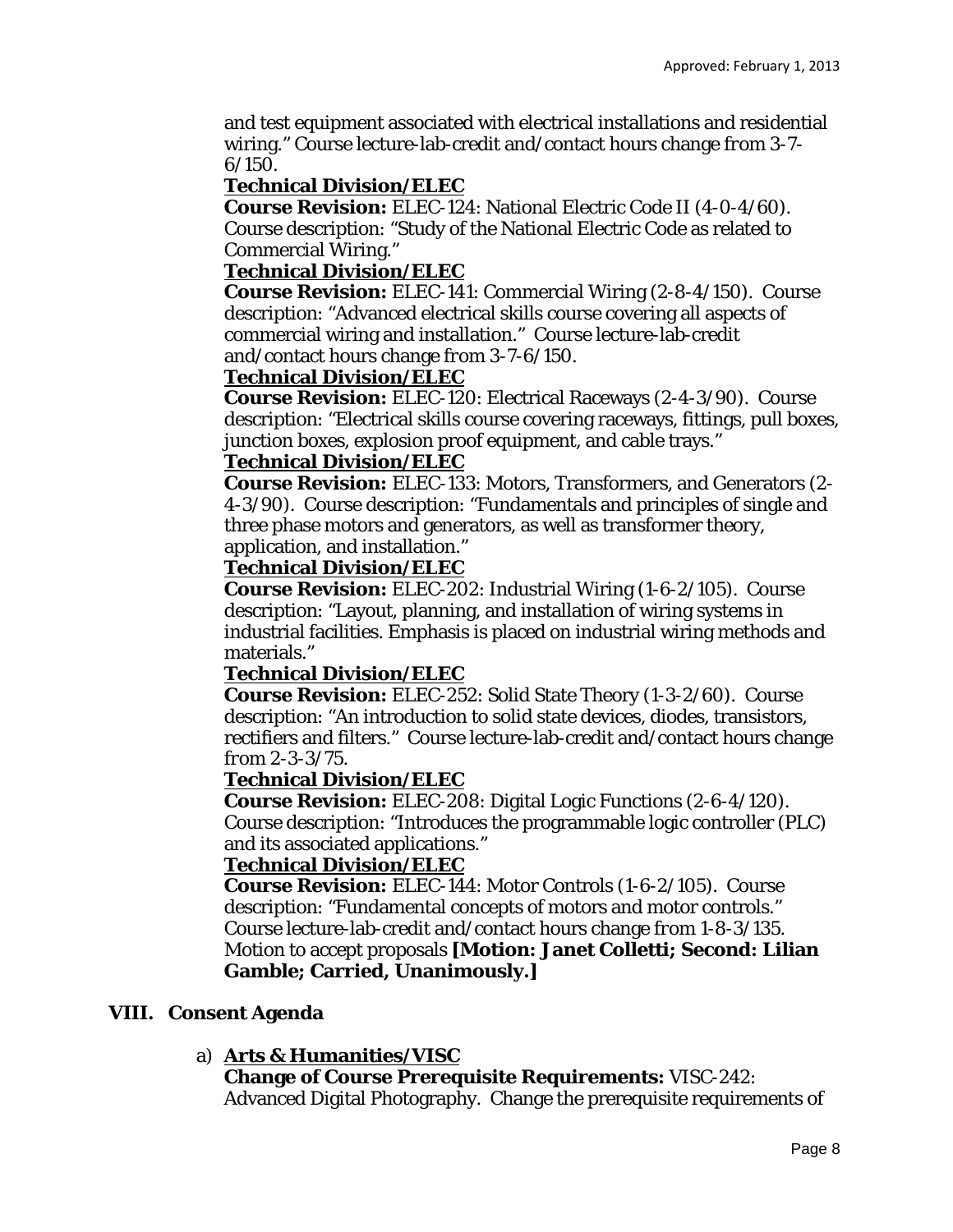VISC-242: Advanced Digital Photography to state "VISC-142: Introduction to Digital Photography." Current prerequisites: VISC-204: Computer Graphics I and VISC-185: Introduction to Film Photography."

## b) **Allied Health/PHAR**

**Change of Course Prerequisite Requirements:** PHAR-109: Body Systems, Diseases, and Drugs. Add the prerequisite requirement of "Eligibility for MATH-118" as a prerequisite requirement to PHAR-109. This prerequisite requirement will be in addition to the current prerequisite requirement of "Eligibility for ENGL-101."

## c) **Technical Division/HACR**

**Change of Course Prerequisite/Co-Requirements:** HACR-117: Principles of Refrigeration. Delete HACR-116 as a Co-requisite course requirement; Add: HACR-116 as a prerequisite course that may be taken concurrently to HACR-117. Prerequisites: TECH-101 and HACR-116 (may be taken concurrently).

## d) **Technical Division/HACR**

**Change of Course Prerequisite/Co-Requirements:** HACR-252: Residential AC: Theory and Practice. Delete HACR-251 as a Co-requisite course requirement; Add: HACR-251 as a prerequisite course that ma y be taken concurrently to HACR-251. Prerequisites: HACR-121, and HACR-116, and HACR-117, and HACR-222, and HACR-251 (may be taken concurrently).

## e) **Technical Division/COSM**

**Change of Course Prerequisite Requirements:** COSM-124: Hairstyling. Add the following course prerequisites to COSM-124: Hairstyling: COSM-111: Introduction to Cosmetology; COSM-112: Properties of Skin, Scalp, and Hair; COSM-113: Shampooing, Rinsing, and Conditioning; COSM-121: Cosmetology Anatomy and Physiology.

#### f) **Technical Division/COSM**

**Change of Course Prerequisite Requirements:** COSM-131: Haircutting. Add the following course prerequisites to COSM-131: Haircutting: COSM-111: Introduction to Cosmetology; COSM-112: Properties of Skin, Scalp, and Hair; COSM-113: Shampooing, Rinsing, and Conditioning; COSM-121: Cosmetology Anatomy and Physiology.

#### g) **Technical Division/COSM**

**Change of Course Prerequisite Requirements:** COSM-125: Chemical Services. Add the following course prerequisites to COSM-125: Chemical Services: COSM-111: Introduction to Cosmetology; COSM-112: Properties of Skin, Scalp, and Hair; COSM-113: Shampooing, Rinsing, and Conditioning; COSM-121: Cosmetology Anatomy and Physiology.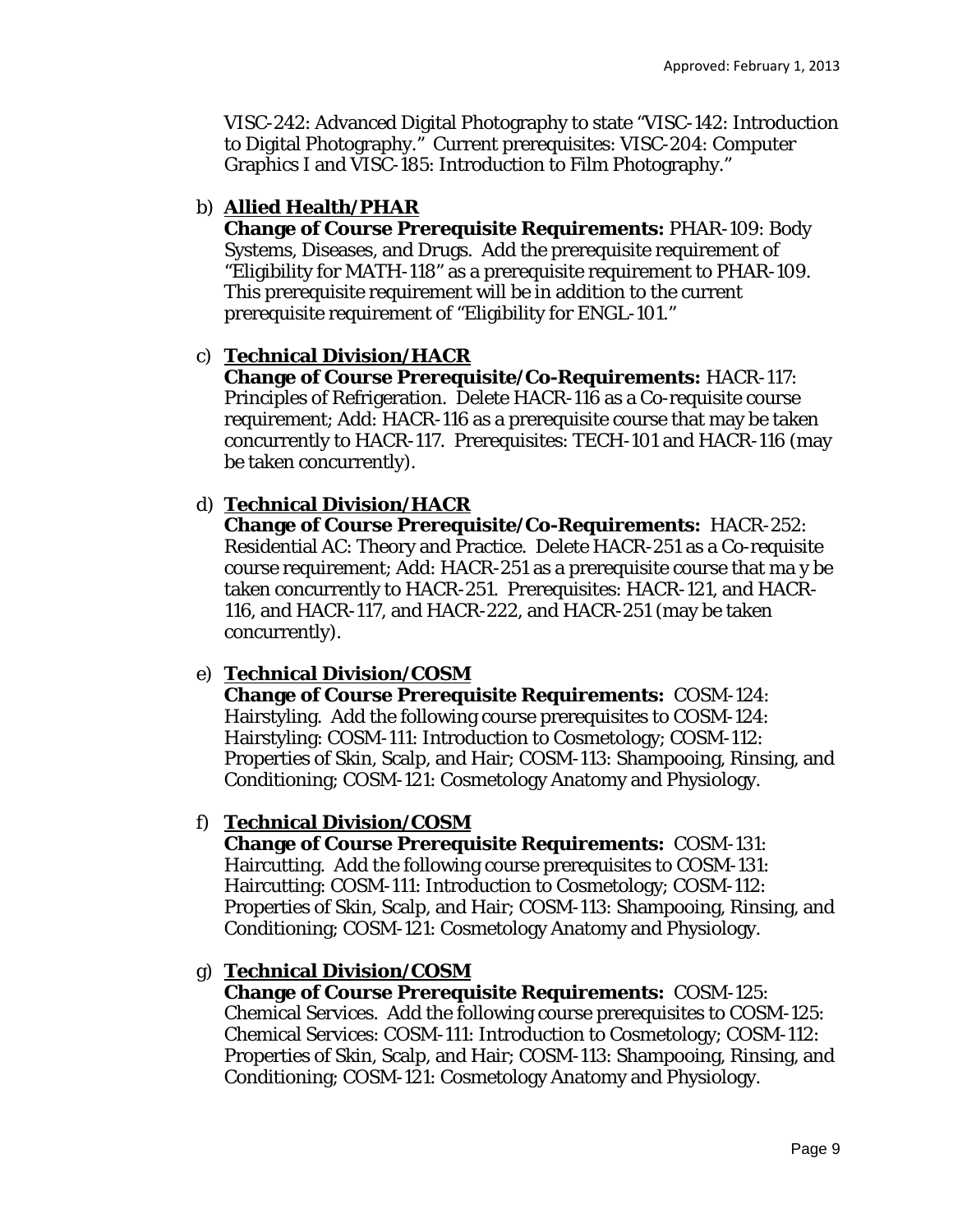# h) **Technical Division/COSM**

**Change of Course Prerequisite Requirements:** COSM-143: Hair Coloring. Add the following course prerequisites to COSM-143: Hair Coloring: COSM-111: Introduction to Cosmetology; COSM-112: Properties of Skin, Scalp, and Hair; COSM-113: Shampooing, Rinsing, and Conditioning; COSM-121: Cosmetology Anatomy and Physiology.

## i) **Technical Division/COSM**

**Change of Course Prerequisite Requirements:** COSM-251: Facial Services, Massage, and Make-up. Add the following course prerequisites to COSM-251: Facial Services, Massage, and Make-up: COSM-111: Introduction to Cosmetology; COSM-112: Properties of Skin, Scalp, and Hair; COSM-113: Shampooing, Rinsing, and Conditioning; COSM-121: Cosmetology Anatomy and Physiology.

## j) **Technical Division/COSM**

**Change of Course Prerequisite Requirements:** COSM-252: Artistry of Artificial Hair. Add the following course prerequisites to COSM-252: Artistry of Artificial Hair: COSM-111: Introduction to Cosmetology; COSM-112: Properties of Skin, Scalp, and Hair; COSM-113: Shampooing, Rinsing, and Conditioning; COSM-121: Cosmetology Anatomy and Physiology.

- k) **Business & Technology/SFTY Course Deletion:** SFTY-102: Fundamentals of Safety
- l) **Business & Technology/SFTY Course Deletion:** SFTY-122: Risk Management
- m) **Business & Technology/SFTY Course Deletion:** SFTY-132: First Responder
- n) **Business & Technology/SFTY Course Deletion:** SFTY-142: Solid and Hazardous Waste Management
- o) **Business & Technology/SFTY Course Deletion:** SFTY-152: Industrial Hygiene I
- p) **Business & Technology/SFTY Course Deletion:** SFTY-154: Industrial Hygiene II
- q) **Business & Technology/SFTY Course Deletion:** SFTY-202: OSHA Codes and Standards
- r) **Business & Technology/SFTY Course Deletion:** SFTY-220: Forensic Investigation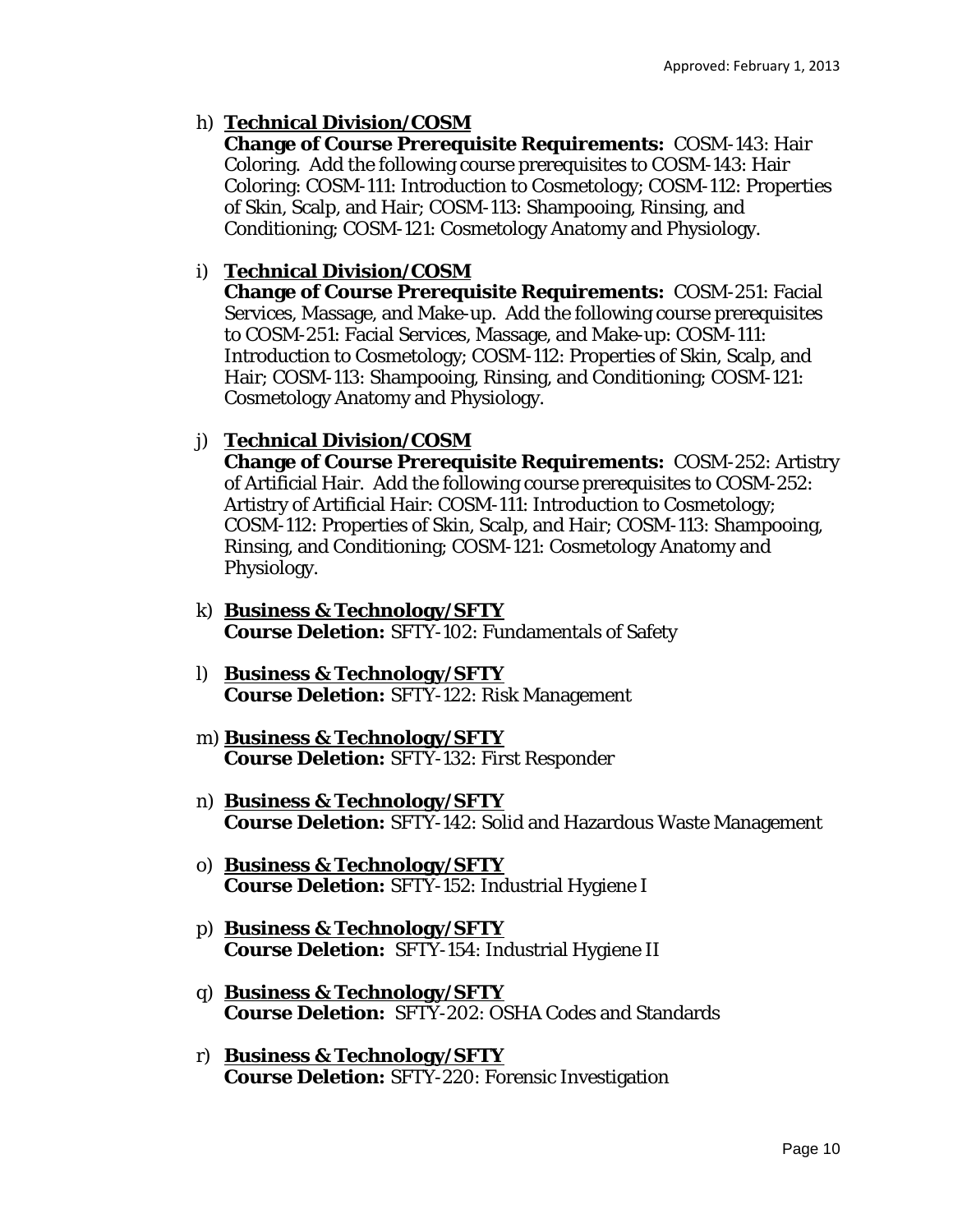- s) **Business & Technology/SFTY Course Deletion:** SFTY-222: Emergency Management Risk Assessment
- t) **Business & Technology/SFTY Course Deletion:** SFTY-225: Transportation of Hazardous Materials
- u) **Business & Technology/SFTY Course Deletion:** SFTY-232: Safety Program Management
- v) **Business & Technology/SFTY Course Deletion:** SFTY-233: Safety Practicum
- w) **Business & Technology/SFTY Course Deletion:** SFTY-235: Introduction to Biological, Chemical, and Radiological Terrorism
- x) **Business & Technology/SFTY Course Deletion:** SFTY-240: Technology and Emergency Management
- y) **Business & Technology/SFTY Course Deletion:** SFTY-245: Natural Disaster and Terrorist Incidents
- z) **Business & Technology/SFTY Course Deletion:** SFTY-262: System Safety
- aa)**Business & Technology/SFTY Course Deletion:** SFTY-292: Professional Development Seminar
- bb)**Technical Division/ELCT Course Deletion:** ELCT-100: Fundamentals of Electricity
- cc) **Technical Division/ELCT Course Deletion:** ELCT-101: National Electric Code I
- dd) **Technical Division/ELCT Course Deletion:** ELCT-102: National Electric Code II
- ee) **Technical Division/ELCT Course Deletion:** ELCT-103: Tools, Material, and Elementary Circuits Lab
- ff) **Technical Division/ELCT Course Deletion:** ELCT-104: Circuits Laboratory
- gg) **Technical Division/ELCT Course Deletion:** ELCT-108: Basic Blueprint Reading and Design